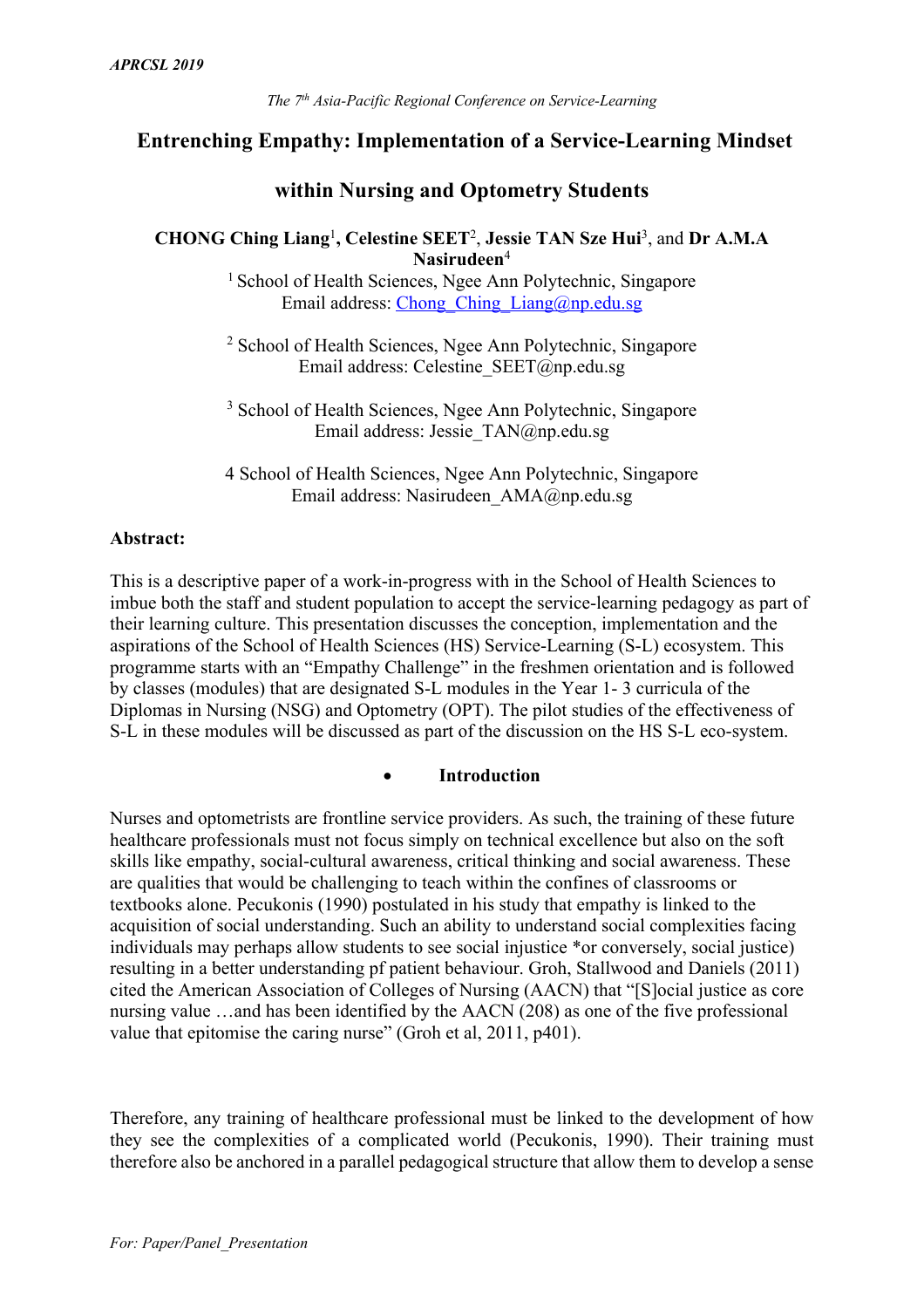of empathy. Within the context of this paper, empathy is operationalised as being able to see the problems faced by their patients/clients in times of clinical non-compliance.

## **Tensions Between Domain Versus Social Awareness Knowledge**

As an institution training future nurses and optometrists, we have to re-evaluate our emphasis where an over-reliance on technical expertise has taken us. In assessing who is best even within technical skills training, the grading often is assessed ultimately through a summative and individualised environment. This has certain unintended negative side-effects on collaborative psychology. Dolby (2013) cited a study by Konrath, O'Brien and Hsing (2011) that there is a 40% decline of empathy in college-age students between 1972 and 2009. The researchers found that there is a strong link between this decline and dominance of IT and mobile computing within communication between individuals. Dolby contends that this is compounded by the socio-economic changes that is sweeping across the middle-class where the fear of the loss of future financial disability may have positively reinforced a more "selfish" orientation. Dolby retrieved this information from Baugher (2007), a college student writing about the decline of empathy and social action in her generation. Combining the two facts, Dolby then posited this juxtaposition:

If that culture promotes competition, then our brains become wired to prioritize competition; if our culture promotes cooperation and empathy, our brains respond. (Dolby, 2013, p62-63)

Fostering cooperation can be fixed by having higher number of group projects or using teambased-learning approaches but how to trigger empathy? This constitute a complicated melding of emotions, feelings and knowledge that cannot be easily taught through text books nor a inclass curriculum. To get students to be more empathetic, perhaps the answer would lie with the engagement of students with external population. This would push the acquisition of empathy through experiential learning and less from teaching. The Service-Learning (S-L) pedagogy would facilitate this.

# **Service-Learning as a Facilitator of Empathy Acquisition**

Due to the contending forms of community-engagement in education, S-L initiatives must be clearly defined. In trying to create a working definition, Bringle and Hatcher (1995) clarified that S-L initiatives *must not* be confused with other non-classroom based activities such as internship or volunteerism. So what makes S-L courses an attractive or viable alternative to the training of empathy? Sook & Bloomquist (2015) concluded that any S-L infused course *MUST* have overt goals to achieve BOTH academic and civic learning. The key desirables, is to develop critical thinking skills through service (Sook & Bloomquist, 2015, p204). This then makes S-L instructions highly attractive to those of us who has to prep or guide our students who will eventually work within a socially sensitive service industry such as nursing. However, S-L is not a magic bullet. In order for it to work, there must be some recommended structures to be constructed. Mackinnon and Fealy (2011) postulated that there are "Seven Cs of best Practice" to ensure the desired learning outcome from their literature review. These are: *Compassion, Curiosity, Courage, Collaboration, Creativity, Capacity Building* and *Competence.* These core principles, they argued, would "foster ethical and compassionate experiences" (Mackinnon & Fealy, 2011, p95).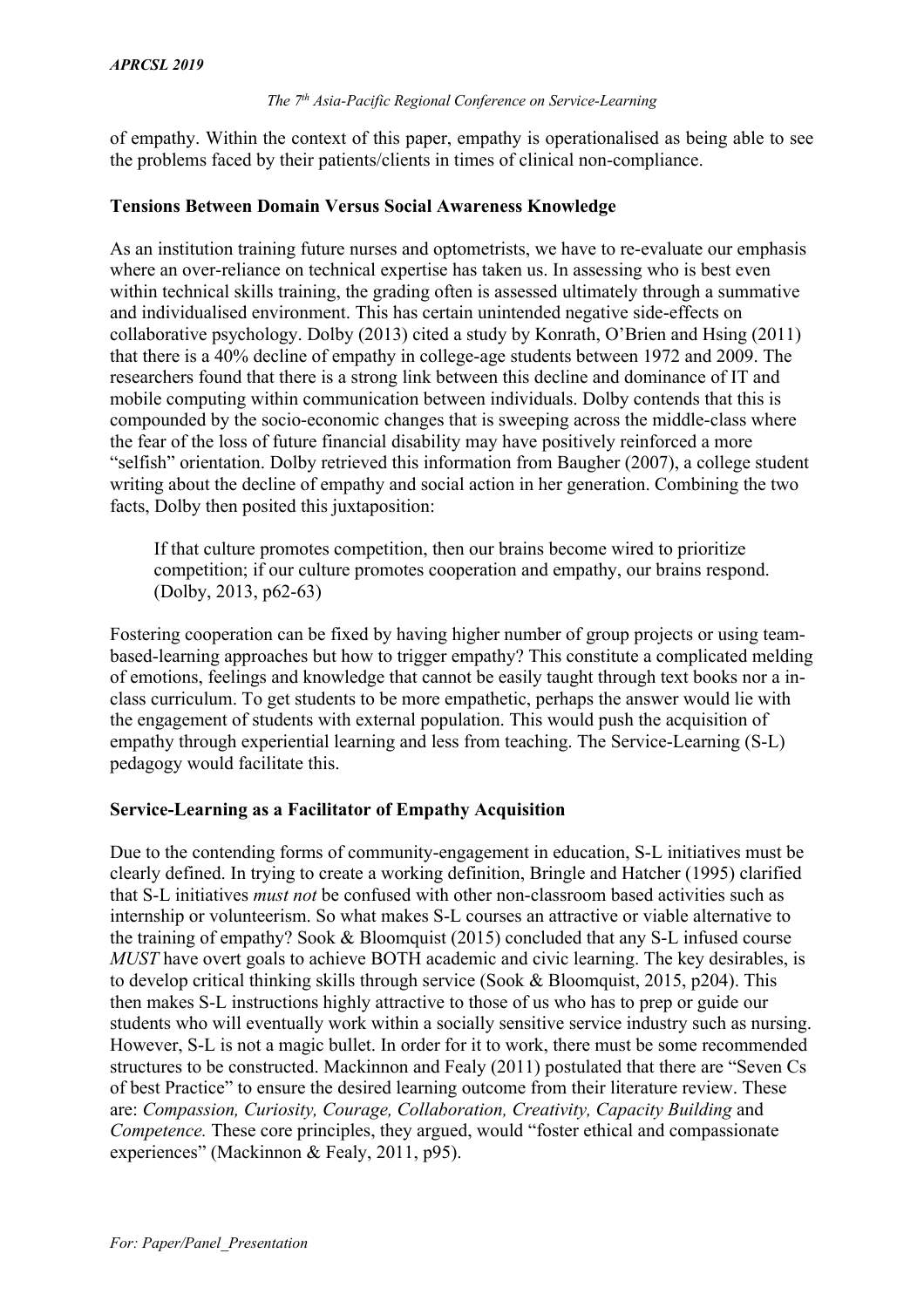# • **Strategic Approach to Implement an S-L Learning Eco-System**

This paper will discuss initiatives mounted within the planned phases of implementation of entrenching S-L into HS curriculum. This qualitative descriptive discussion is supplemented by discussions of quantitative results from the pilot studies conducted on the effectiveness of S-L within classes designated as "anchors" within the S-L ecosystem. These studies use a mixture of instruments drawing from:

- a. Module Experience Survey (MES) conducted by NP,
- b. an adapted survey from European Social Survey (ESS, 2015)
- c. Just World Scale (Rubin, 1975)
- d. Modified Kogan's Attitudes Toward Old People Scale (Alsenany, 2010)

Items (b) to (c) were conducted using the quasi-experimental pre-post test design using either the *independent t-test* or *paired sample t-test* analysis<sup>1</sup>. Item (a) is presented in descriptive form using the means of student responses at the end of the classes.

# **Phases of Development**

The stages of strategic development to achieve a school-wide adoption of S-L as a mode of "natural inquiry" are as follows:

- Phase 1 Implantation (2015-2017)
	- o S-L in curriculum compulsory and strongly linked to assessment to provide extrinsic motivation to coax students onboard community engagement.
- Phase 2 Gestation (2016 on-going)
	- o Introduction of an Empathy Challenge to push incoming students to difficulties faced by the visually, hearing and physically impaired during the Orientation week prior to formal classes. This activity is used to explain why healthcare professionals can be better trained using the S-L pedagogogy.
	- o Push beyond curriculum. Use of systemic reiteration of formal and informal S-L activities to emplace community engagement as tools of professional knowledge acquisition.
	- o Introduction of key "S-L modules" in each year of the HS education (achieved in Diploma in Nursing, on-going development in Optometry)
- Phase  $3$  Evolution (2018 on-going)
	- o S-L as a habit of the professional mind.
	- o Beyond curriculum and student-driven environment.

In Phase 1, HS started off with an introduction of a designated "S-L modules" within the Optometry and Nursing courses. This move in 2015 was due in part to the adoption of "signature pedagogies" within Ngee Ann Polytechnic across all discipline schools. The Diploma in Health Sciences (Nursing) [now renamed as Diploma in Nursing] were one of the earliest adopter of the S-L within our curriculum. The first anchor module in Nursing was the module Singapore & World Issues (SAWI)which looked at the impact of prejudice and discrimination on the access to healthcare within the second year of studies. Modified version of the *ESS* and *Just World Scale* were used to examine the effect S-L on the students' learning

 $1$  Item (b), the modified instrument was scored at 5-point scale

<sup>[</sup>None/Not At All .Very Little .Somewhat .A Good Amount .A Great Amount])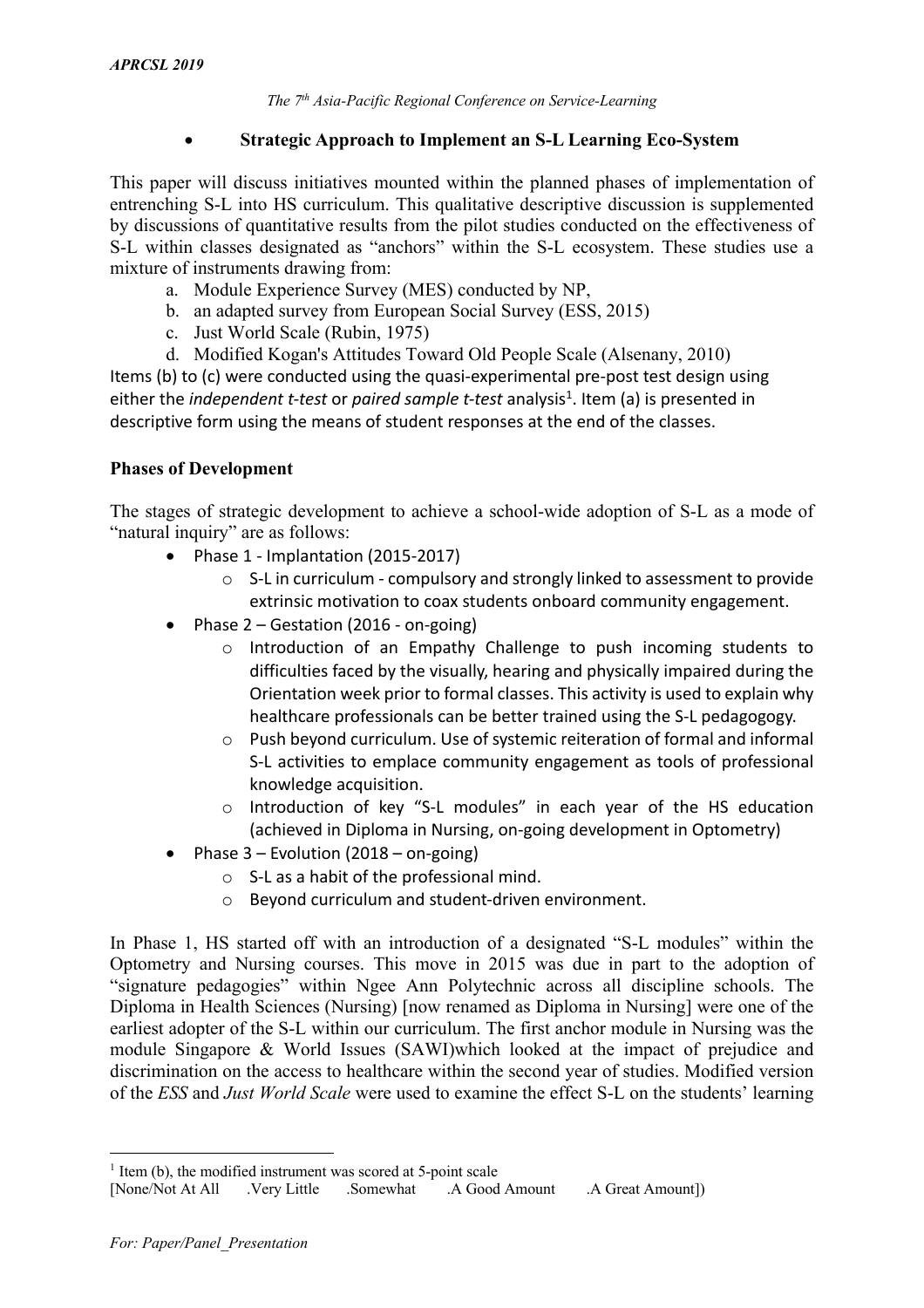takeaways. In Optometry, the module Low Vision & Community Optometry was the designated S-L module.

In Phase 2 (post 2018), the intent is to expand learning modules that employ the S-L pedagogy to all levels of the HS education. Within in the nursing cohort, a second module was introduced in the first year of the diploma course in the module Gerontology & Community Nursing. The effects of S-L on this module was analysed in its pilot study using the *Kogan's Attitude Towards Old People Scale (modified)* instrument.

In Phase 3 (post 2019), a special interest group are started among the nursing students who had expressed interest in individualized or self-initiated projects. Year 1 nursing students who had exceptional *GCE "O" Levels* results were also roped into this grouping. The students within this grouping meets bi-weekly and are exposed to the problems and barriers faced by groups that are socially dis-enfranchised. It is hope that this group will eventually evolve into "S-L Champions" who will lead community service projects and form study groups incorporating the theoretical knowledge gained from the classrooms to enhance or understand their service experiences.

# • **Results and Discussion**

While this presentation is meant to be descriptive rather than experimental, the exploratory quantitative surveys in our various descriptive studies help to elucidate the value of S-L to HS' learning. Generally, it appears that all teaching modules that have formally implemented S-L as a pedagogy have done well in gaining acceptance from the nursing and optometry students.

## **Results from the Ngee Ann Polytechnic Module Evaluation Survey (MES)**

The MES is a quantitative measure of students evaluation of an academic class over 7 questions namely:

- Q1 S&K The module helped me to develop useful skills and knowledge
- Q2 Thinking This module stretches my thinking
- Q3 T&L The teaching and learning approaches are appropriate for this module/project
- Q4 Feedback I received useful feedback in a group/individually on my progress in this

module/project/internship

- Q5 Materials The module materials (including materials on MeL and other online platforms) helped me understand the content of the module.
- Q6 Activities The module activities enhanced my overall learning
- Q7 Overall Overall, this module provided a good learning experience

The S-L modules often perform very well in the question "This module stretches my thinking" (Q.2). The results for the pioneering S-L module (Year 2 module: Singapore and World Issues) range between 4.93-5.19 in a 6-point scale (over a 3 year period) placing it within the top quartile among all modules within HS and Ngee Ann Polytechnic. This is the MES scores of SAWI (now in into its *8th* semester of implementation).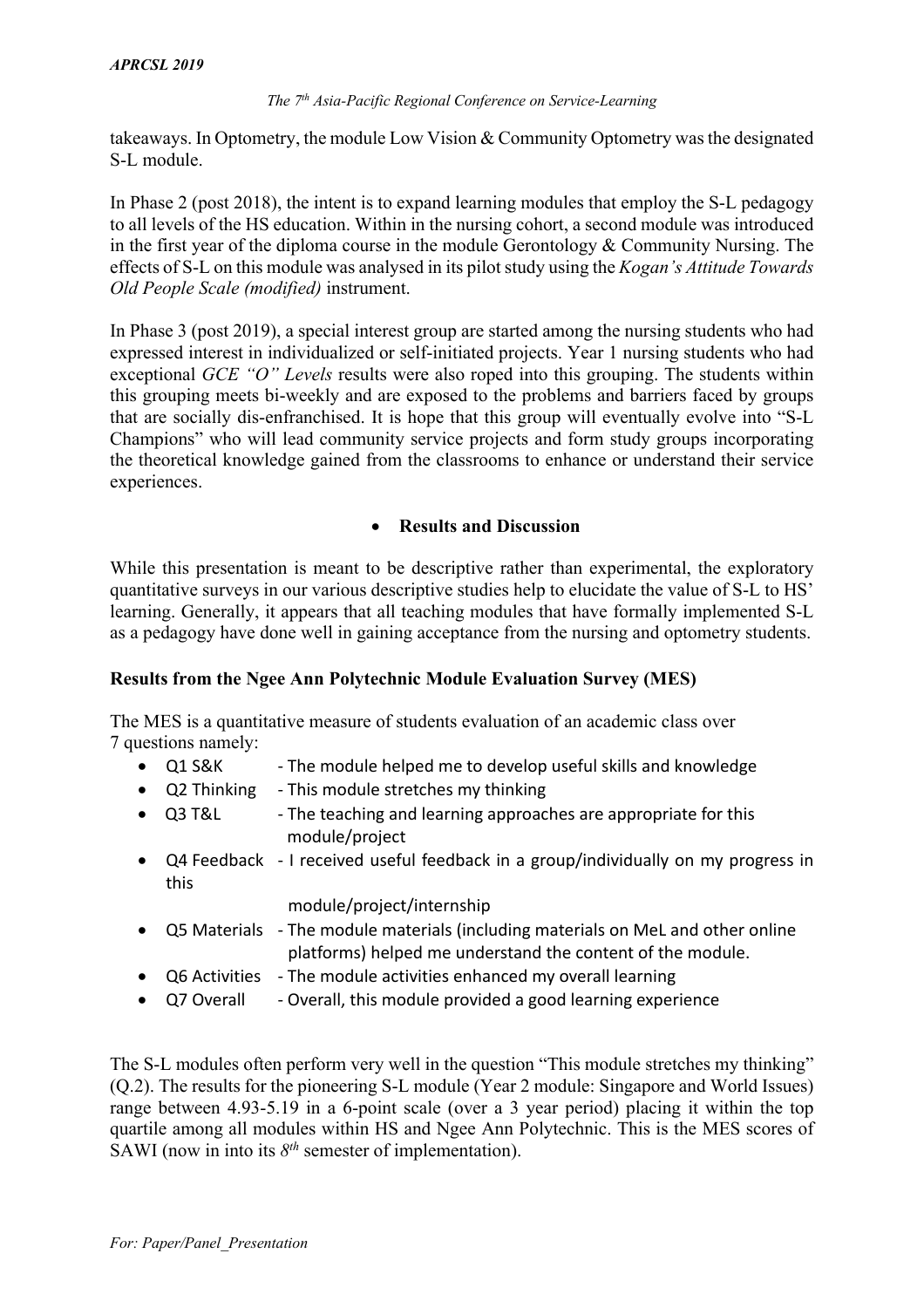|          | Q <sub>1</sub>        | Q2              | Q <sub>3</sub>         | Q4       | Q <sub>5</sub>   | Q <sub>6</sub>    | Q7             |
|----------|-----------------------|-----------------|------------------------|----------|------------------|-------------------|----------------|
| AY/Sem   | Skills &<br>Knowledge | <b>Thinking</b> | Teaching<br>& Learning | Feedback | <b>Materials</b> | <b>Activities</b> | Overall        |
| 15/16 S2 | 4.93                  | 5.15            | 4.98                   | 5.02     | 4.91             | 4.97              | 5.07           |
| 16/17 S1 | 5.02                  | 5.19            | 5.04                   | 4.94     | 4.94             | 5.03              | 5.13           |
| 16/17 S2 | 4.94                  | 5.07            | $\overline{5}$         | 4.96     | 4.97             | 5.03              | 5.08           |
| 17/18 S1 | 4.92                  | 5.06            | $\overline{5}$         | 4.91     | 4.95             | 4.99              | $\overline{5}$ |
| 17/18 S2 | 5.12                  | 5.16            | 5.1                    | 5        | 5                | 5.08              | 5.11           |

*The 7th Asia-Pacific Regional Conference on Service-Learning*

Below is a summary of the latest *MES* scores of the HS classes that had formally incorporated S-L into their curriculum.

| <b>Q1 S&amp;K</b>            | Q2 Thinking                  | Q3 T&L | Q4 Feedback                                | Q5 Materials | Q6 Activities | Q7 Overall |  |
|------------------------------|------------------------------|--------|--------------------------------------------|--------------|---------------|------------|--|
|                              |                              |        | LOW VISION & COMMUNITY OPTOMETRY           |              |               |            |  |
| 5.45                         | 5.35                         | 5.45   | 5.3                                        | 5.38         | 5.43          | 5.43       |  |
| PAEDIATRIC CLINICAL PRACTICE |                              |        |                                            |              |               |            |  |
| 5                            | 4.91                         | 4.79   | 4.74                                       | 4.77         | 5             | 5.02       |  |
|                              | PAEDIATRIC VISION MANAGEMENT |        |                                            |              |               |            |  |
| 5.19                         | 5.06                         | 4.94   | 4.69                                       | 5.09         | 5.13          | 5.16       |  |
| SINGAPORE & WORLD ISSUES     |                              |        |                                            |              |               |            |  |
| 5.12                         | 5.16                         | 5.1    | 5                                          | 5            | 5.08          | 5.11       |  |
|                              |                              |        | <b>GERONTOLOGY &amp; COMMUNITY NURSING</b> |              |               |            |  |
| 4.82                         | 4.83                         | 4.78   | 4.74                                       | 4.77         | 4.83          | 4.81       |  |

The quantitative surveys of the nursing students also suggests that the S-L approach is enabling them to acquire social understanding of the migrant workers community that they engaged within their S-L activity.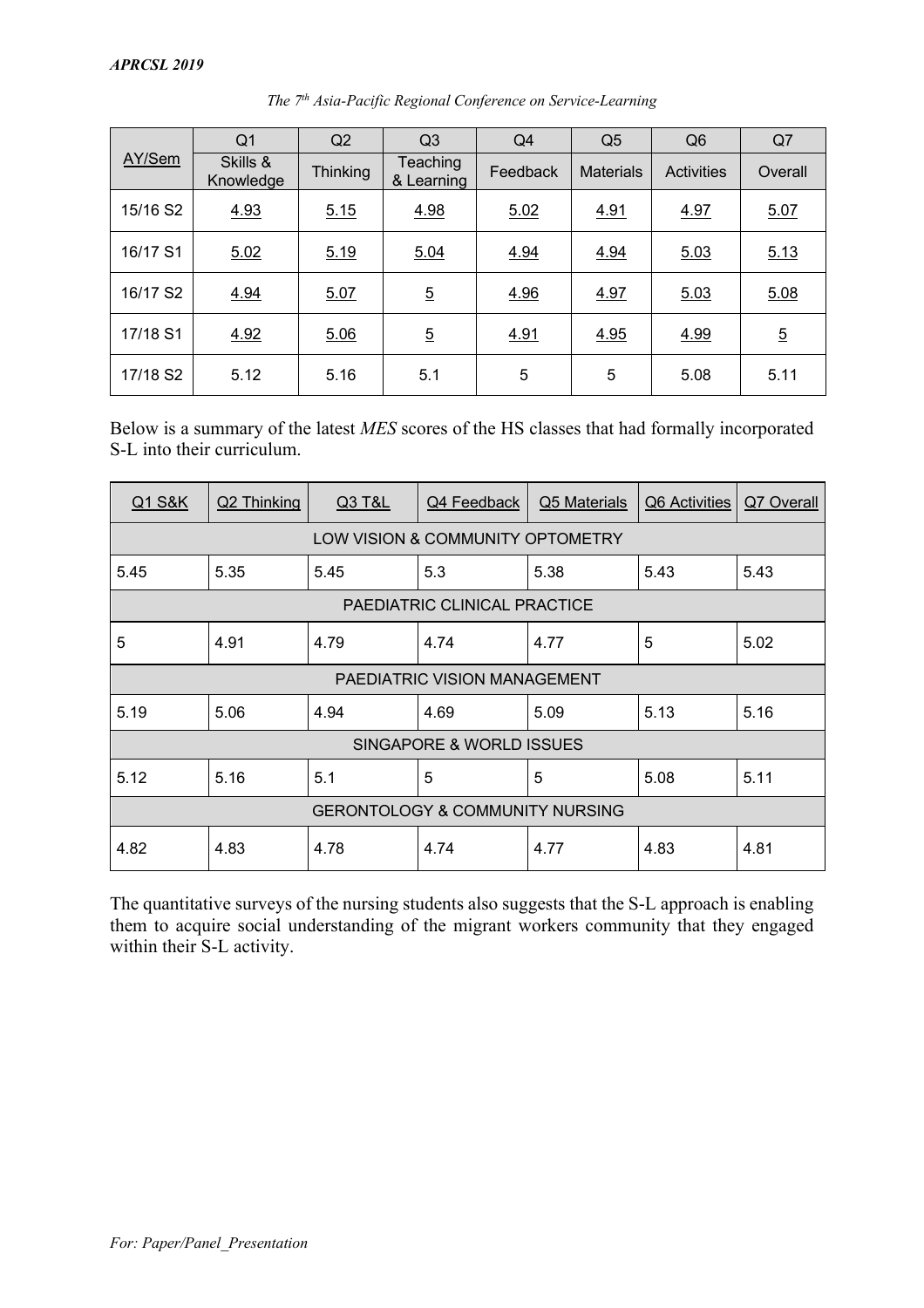# **Results from the Modified European Social Survey (ESS)**

The results from 4 consecutive SAWI cohort (2015 – 2017) from the modified ESS instrument. In the *Empowerment to Change* suite of questions, the Pre-Post test yielded significant results:

|                            | This survey is<br>done | N   | Mean  | Std<br>Deviation | Significance |
|----------------------------|------------------------|-----|-------|------------------|--------------|
|                            | <b>Before</b>          | 454 | 12.74 | 2.107            |              |
| Empowerment/Action (Total) | After                  | 213 | 13.22 | 2.047            | 0.006        |

As did the *Knowledge of External Communities* suite, the Pre-Post test also yielded significant results.

|                           | This survey is<br>done | N   | Mean  | Std<br>Deviation | Significance |
|---------------------------|------------------------|-----|-------|------------------|--------------|
| Knowledge of external     | <b>Before</b>          | 454 | 8.58  | 2.094            |              |
| communities (items 16-18) | After                  | 213 | 10.04 | 1.873            | 0.000        |

The Cronbach alpha for this instrument is 0.79 indicating that there is acceptable internal consistency.

Exploratory descriptive studies using instrument Items (c) (Just World Scale) and (d) (Kogan's Attitude towards Older People) were completed and the results looks promising. Preliminary analysis from informal feedback from students suggests that they are seeing the benefits of S-L on helping them to learn.

## **Results from the Modified Just World Scale (JWS)**

In the case of getting student nurses to understand the life of disenfranchised foreign workers, the impact is exciting. With a world changed by growing xenophobic anti-globalisation sentiments, S-L appears to tone down discriminatory tendencies. In a sense, S-L succeeds because it triggers empathy (Scott & Graham, 2015; McKinnon & Fealy, 2011; Geller,Voight,Wegman & Nation,2013) and empathy triggers pro-social behaviour (Pecukonis, 1990).

The results from a modified JWS indicates surprising but interesting results from our *Paired Sample T-Test* analysis.

|                               | 95% Confidence<br>Level |          | df  | Significance<br>(2-tailed) |
|-------------------------------|-------------------------|----------|-----|----------------------------|
| Distributive Justice - Others | 0.771                   | 0.537    | 241 | 0.592                      |
| Procedural Justice - Others   | 0.465                   | $-0.310$ | 241 | 0.757                      |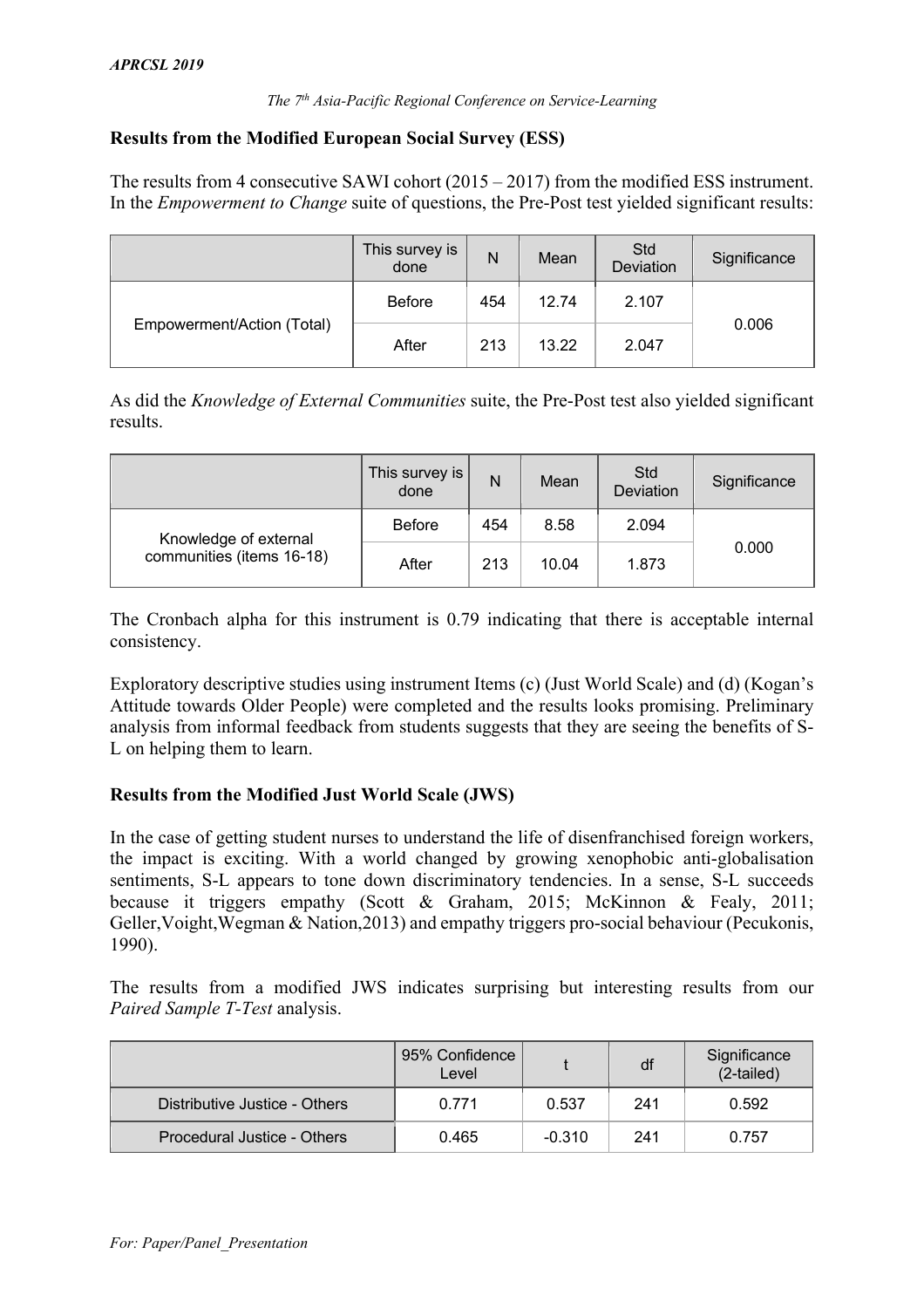*Procedural Justice* (PJ) refers to the fairness in the administration of social and legal judgment while *Distributive Justice* (DJ) refers to the allocation of social goods and resources (Rubin, 1975). The fact that the results of PJ & DJ (Migrant Workers) were not significant was surprising given the fact that the students all seemed impacted by the S-L engagement and through the conversations they had with the migrant worker population. This could be a Type 2 error as there might have been a reluctance of the students to appraise their society negatively or acknowledge their own prejudice.

However, in the PF & DJ (Self) analysis, it appears that the students have understood the concept of "invisible privileges" (Kimmel, 2015) that their citizenship or immigrant statii have accorded them. The students appraised themselves as being fairly treated or rewarded in the post S-L survey.

|                             | 95% Confidence<br>Level |          | df  | Significance<br>(2-tailed) |
|-----------------------------|-------------------------|----------|-----|----------------------------|
| Distributive Justice - SELF | $-0.133$                | $-2.520$ | 241 | 0.012                      |
| Procedural Justice - SELF   | $-0.219$                | $-2.918$ | 241 | 0.004                      |

This is an on-going study to look at succeeding cohorts of SAWI students.

# **Results from the Modified Kogan's Attitude Towards Older People (KATOP)**

The pilot study looking at the impact of a S-L engagement measuring the shift in attitudes towards the elderly community of first year nursing students in the Gerontology & Community Nursing (GCN) module also yield significant result in the Kogan instrument.

The S-L engagement involved 2 activities. The students either participated in the organisation of a Health Carnival with the elderly community or conducted a home interview with elderly members of their group members. The Pre-Post KATOP scores of the Health Carnival Group and the Home Interview group are analysed within the subscales of (1) Cognitive abilities and style, (2) Intergenerational relationship and (3) Feelings caused by living with older people.

Interestingly, the negative portion of these sub-scales were all non-significant. This could be attributed to the traditional Asian cultural programming that prevented forming negative views of the elderly.

Results from the Intergenerational Relationship subscale

| Experiment Group 1: HS Carnival Team      |     |               |              |            |
|-------------------------------------------|-----|---------------|--------------|------------|
|                                           | n   | Before (Mean) | After (Mean) | P-value    |
| Negative attitude towards<br>older people | 317 | 8.89          | 8.55         | 0.051      |
| Positive attitude towards<br>older people | 317 | 10.04         | 10.75        | $0.000***$ |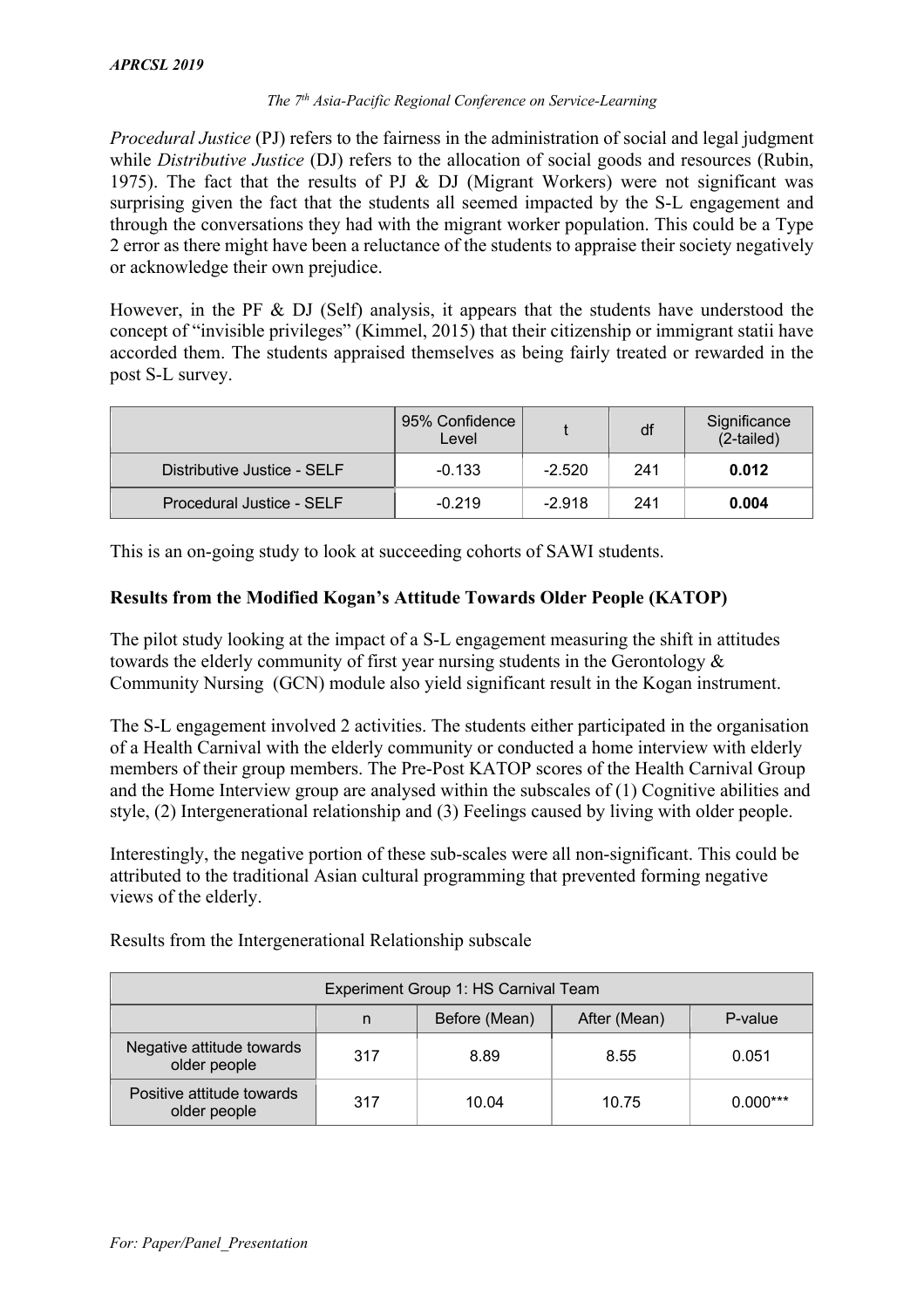|                                           |     | Experiment Group 2: Home Interview Team |              |            |
|-------------------------------------------|-----|-----------------------------------------|--------------|------------|
|                                           | n   | Before (Mean)                           | After (Mean) | P-value    |
| Negative attitude towards<br>older people | 215 | 8.69                                    | 8.45         | 0.300      |
| Positive attitude towards<br>older people | 215 | 10.25                                   | 10.80        | $0.003***$ |

Results from the Cognitive Abilities & Style subscale

|                                           |     | Experiment Group 1: HS Carnival Team |              |            |
|-------------------------------------------|-----|--------------------------------------|--------------|------------|
|                                           | n   | Before (Mean)                        | After (Mean) | P-value    |
| Negative attitude towards<br>older people | 317 | 6.19                                 | 6.02         | 0.181      |
| Positive attitude towards<br>older people | 317 | 6.35                                 | 6.86         | $0.000***$ |
| Experiment Group 2: Home Interview Team   |     |                                      |              |            |
|                                           | n   | Before (Mean)                        | After (Mean) | P-value    |
| Negative attitude towards<br>older people | 215 | 6.20                                 | 5.96         | 0.119      |
| Positive attitude towards<br>older people | 215 | 6.25                                 | 6.85         | $0.000***$ |

Results from the Feelings Caused by Living with Older People subscale

| Experiment Group 1: HS Carnival Team      |     |               |              |            |  |
|-------------------------------------------|-----|---------------|--------------|------------|--|
|                                           | n   | Before (Mean) | After (Mean) | P-value    |  |
| Negative attitude towards<br>older people | 317 | 5.66          | 5.66         | 0.978      |  |
| Positive attitude towards<br>older people | 317 | 6.70          | 7.29         | $0.000***$ |  |
| Experiment Group 2: Home Interview Team   |     |               |              |            |  |
|                                           | n   | Before (Mean) | After (Mean) | P-value    |  |
| Negative attitude towards<br>older people | 215 | 5.49          | 5.31         | 0.252      |  |
|                                           |     |               |              |            |  |

# • **Conclusions and contributions to theory and practice**

HS first started with one S-L module to test S-L's efficacy at engaging learners in Phase 1 of our S-L curriculum implementation in both of HS' diploma courses. With the encouraging results from the pioneering classes from both Optometry and Nursing, we moved on to Phase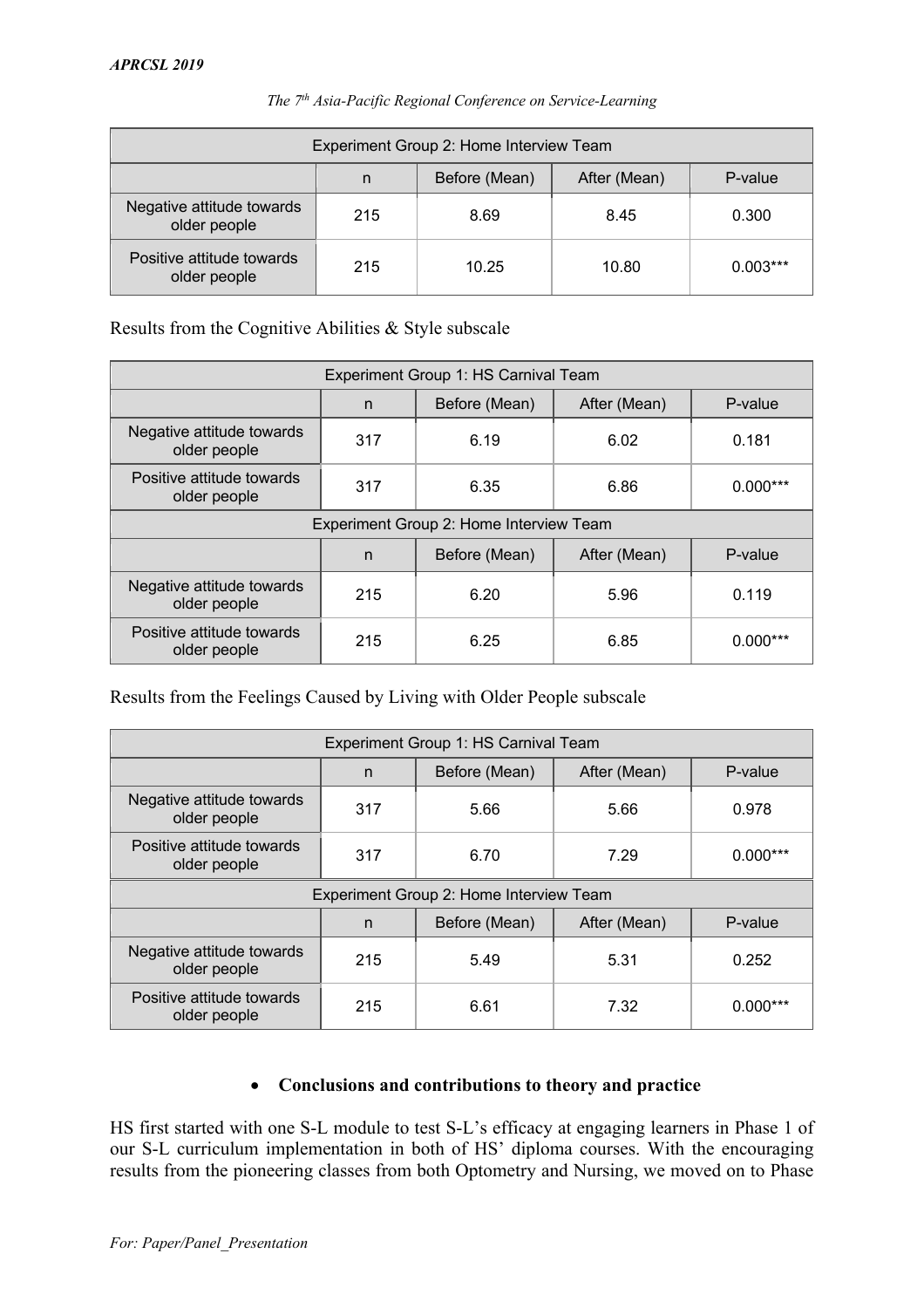2 of our implementation which was to integrate S-L into all three years of studies. In this Phase, we structured in an Empathy Challenge in the freshmen orientation programme to acquaint the students to the importance of S-L and what it can do for them. This Phase will also see the rollout of S-L into another anchor class in Year 1 of the Diploma in Nursing. This model of multiple "appearances" S-L within the students' curriculum lays the foundation for the next phase.

While it is early days yet, the initial quantitative studies indicated that Phase 1 of the attempt to instil a HS-wide S-L learning environment is moderately successful both in gaining students acceptance of the infusion of S-L activities into the formal curriculum and the acquisition of empathy and social awareness of the S-L communities that they had engaged.

HS' aspiration is the students will develop the academic habit to enter voluntary S-L engagements in order to scaffold their learning. Idealised examples would be that of a HS student in this phase would be a student in *Mental Health Nursing & Palliative Care* class doing non-graded extra-credits volunteer work at a hospice in order to engineer his or her learning in that subject or an optometry student volunteer with a children's home within *Binocular & Paediatric Vision* class to learn from the children they are serving.

The key to a successful implementation of S-L is to integrate it into curriculum. Bringle and Hatcher (1995, 1996, 2009) advocated the hyphenated Service-Learning to connote the equal importance of both elements. HS hopes to push beyond this.

**Keywords**: Service-Learning, Empathy, Nursing Education, Optometrist Education, Critical Thinking

# **References**:

- Alsenany, S. (2010) An exploration of the attitudes, knowledge, willingness and future intentions to work with older people among Saudi nursing students in baccalaureate nursing schools in Saudi Arabia. PhD thesis, University of Sheffield
- Bringle R.G. & Hatcher J.A. (1995) Service-learning curriculum for faculty. *Michigan Journal of Community Service Learning 2* , 112–122.
- Bringle, R. G., & Hatcher, J. A. (1996). Implementing service learning in higher education. *Journal of Higher Education*, 67(2), 221-239.
- Bringle, R. G., & Hatcher, J. A. (2009). Innovative practices in service-learning and curricular engagement. *New Directions for Higher Education*, 2009(147), 37-46. doi:10.1002/he.356
- Caldwell, P., & Purtzer, M. A. (2015). Long-term learning in a short-term study abroad program: 'Are we really truly helping the community?'. *Public Health Nursing*, 32(5), 577-583. doi:10.1111/phn.12168
- Chong, C. L., Seet, C. S. H., Nur Farzana, J., Sarah F. M. N., Nur Adilah, M., Siti N. S. H. Nur Adilah, M. S. (2017) Hearing the Voice of the Voiceless: Service-Learning and its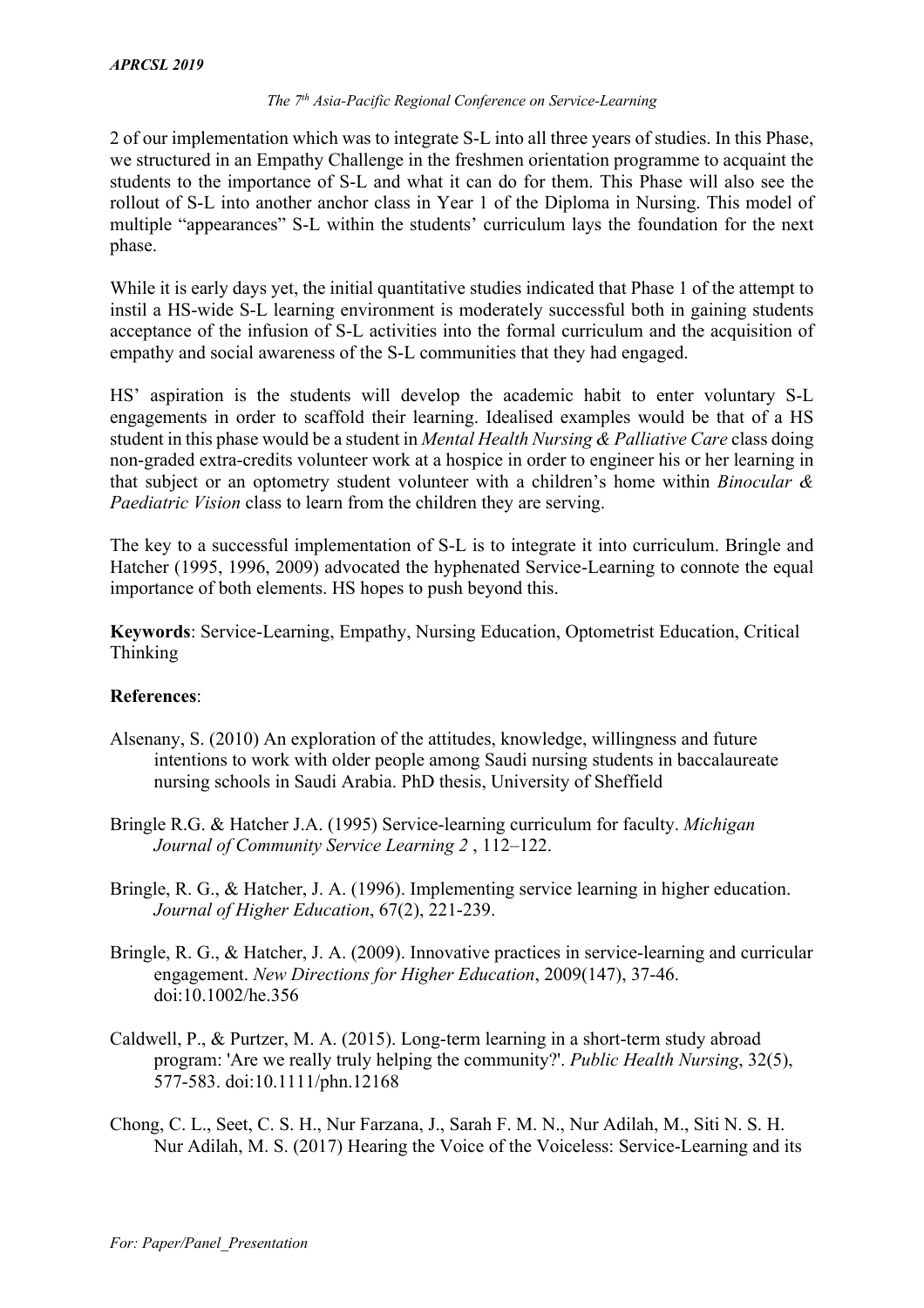Impact on Aspects of Social Awareness on Nursing and Optometry Students. Paper presented at the *6th Asia-Pacific Conference on Service-Learning.*

- European Social Survey (2015) Round 7 module on attitudes towards immigration and their antecedents - question design final module in template. London: Centre for Comparative Social Surveys, City University London.
- Groh, C. J., Stallwood, L. G., & Daniels, J. .. (2011). Service-learning in nursing education: its impact on leadership and social justice. *Nursing Education Perspectives* (*National League for Nursing*), 32(6), 400-405.
- Kimmel, M. (2015). Why gender equality is good for everyone. Retrieved from https://www.ted.com/talks/michael\_kimmel\_why\_gender\_equality\_is\_good\_for\_everyo ne\_men\_included/transcript?language=en
- Pecukonis, E. V. (1990). A cognitive/affective empathy training program.. *Adolescence*, 25(97), 59.
- Rubin Z, Peplau LA (1973). Belief in a Just World and Reactions to Another's Lot: A Study of Participants in the National Draft Lottery. Journal of Social Issues, Volume 29, Issue 4, pages 73–93, Fall 1973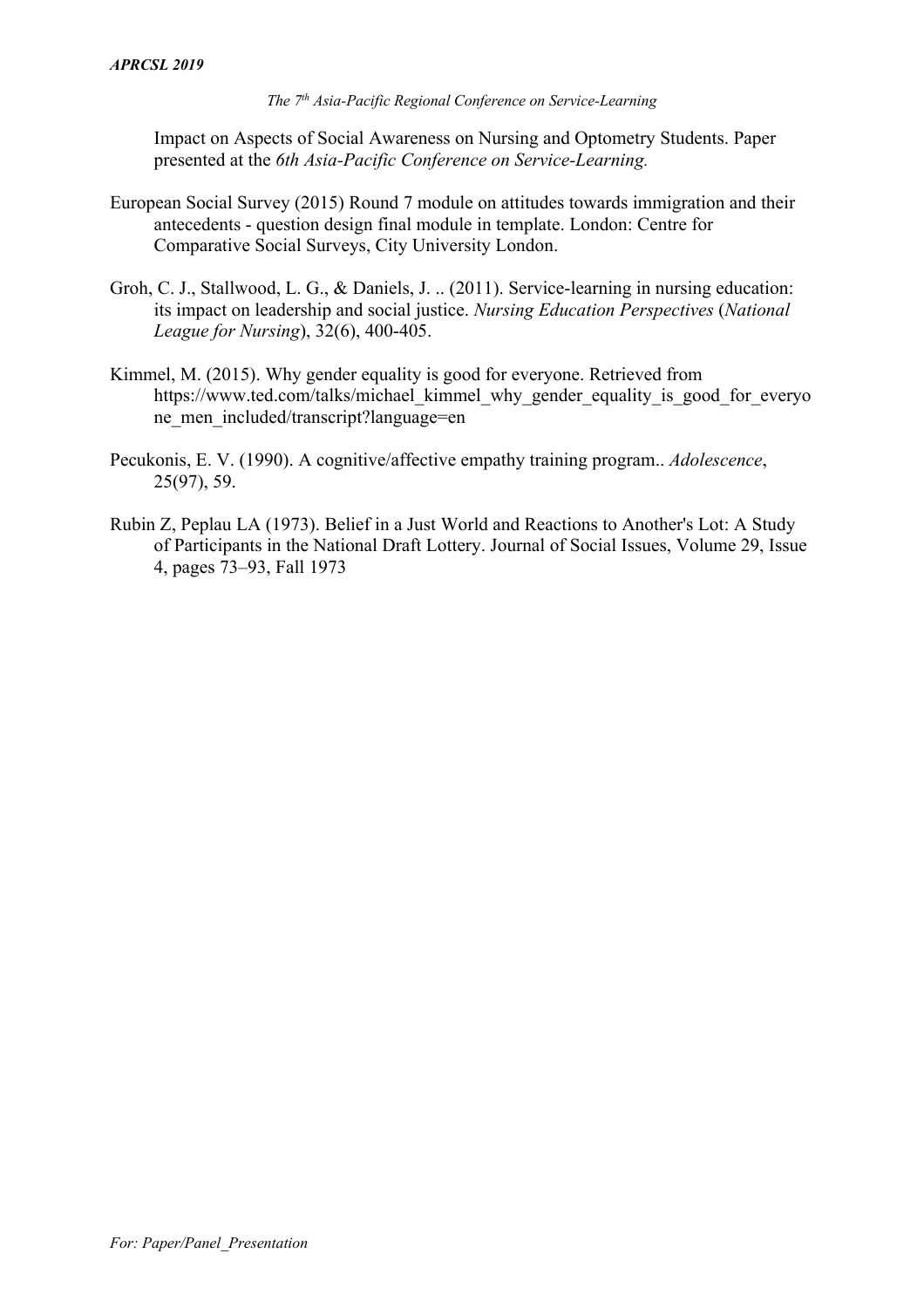# **Biographical sketch of each presenter**

### **Presenter 1**:

i. Last name followed by first name: Chong Ching Liang ii. Position/department/organisation/count

ry: Senior Lecturer, School of Health Sciences, Ngee Ann Polytechnic, Singapore

iii. Short biography

Ching Liang challenges his students to discover the impact of the pressure of discrimination on the Singapore society. He has the firmest of belief that his students will grow into the solutions of the future. Ching Liang has worked as a social worker, an oral history researcher, a labour researcher and broadcast journalist. All these past jobs have a common thread… his optimism in society's potential to solve inequalities.

| Contact information (address, email address, homepage) | 1V. |  |  |  |  |  |  |  |
|--------------------------------------------------------|-----|--|--|--|--|--|--|--|
|--------------------------------------------------------|-----|--|--|--|--|--|--|--|

| Email:   | Chong Ching Liang@np.edu.sg                                         |
|----------|---------------------------------------------------------------------|
| Website: | http://www2.np.edu.sg/hs/aboutus/staff/Pages/hs-chongcl.aspx        |
| Address: | School of Health Sciences, Ngee Ann Polytechnic, Block 81, Level 7, |
|          | 535 Clementi Road, Singapore 599489                                 |

## **Presenter 2**:

| 1.  | Last name followed by first name: | Seet Celestine Siew Hua                |
|-----|-----------------------------------|----------------------------------------|
| 11. |                                   | Position/department/organisation/count |
|     |                                   | ry: Lecturer, School of Health         |
|     |                                   | Sciences, Ngee Ann Polytechnic,        |
|     |                                   | Singapore                              |
|     |                                   |                                        |

iii. Short biography

Celestine Seet is a psychologist by training and has previously worked in a research and development capacity at the Singapore Examinations and Assessment Board. Celestine has previous teaching experience at secondary school levels and with adult learners. Celeste wants her student-charges to learn about the world around them in the hope that as they succeed in doing so, her students will acquire the roadmap to become lifelong learners.

# iv. Contact information (address, email address, homepage)

| Email:   | Celestine SEET@np.edu.sg                                            |
|----------|---------------------------------------------------------------------|
| Website: | http://www2.np.edu.sg/hs/aboutus/staff/Pages/hs-sce2.aspx           |
| Address: | School of Health Sciences, Ngee Ann Polytechnic, Block 81, Level 7, |
|          | 535 Clementi Road, Singapore 599489                                 |